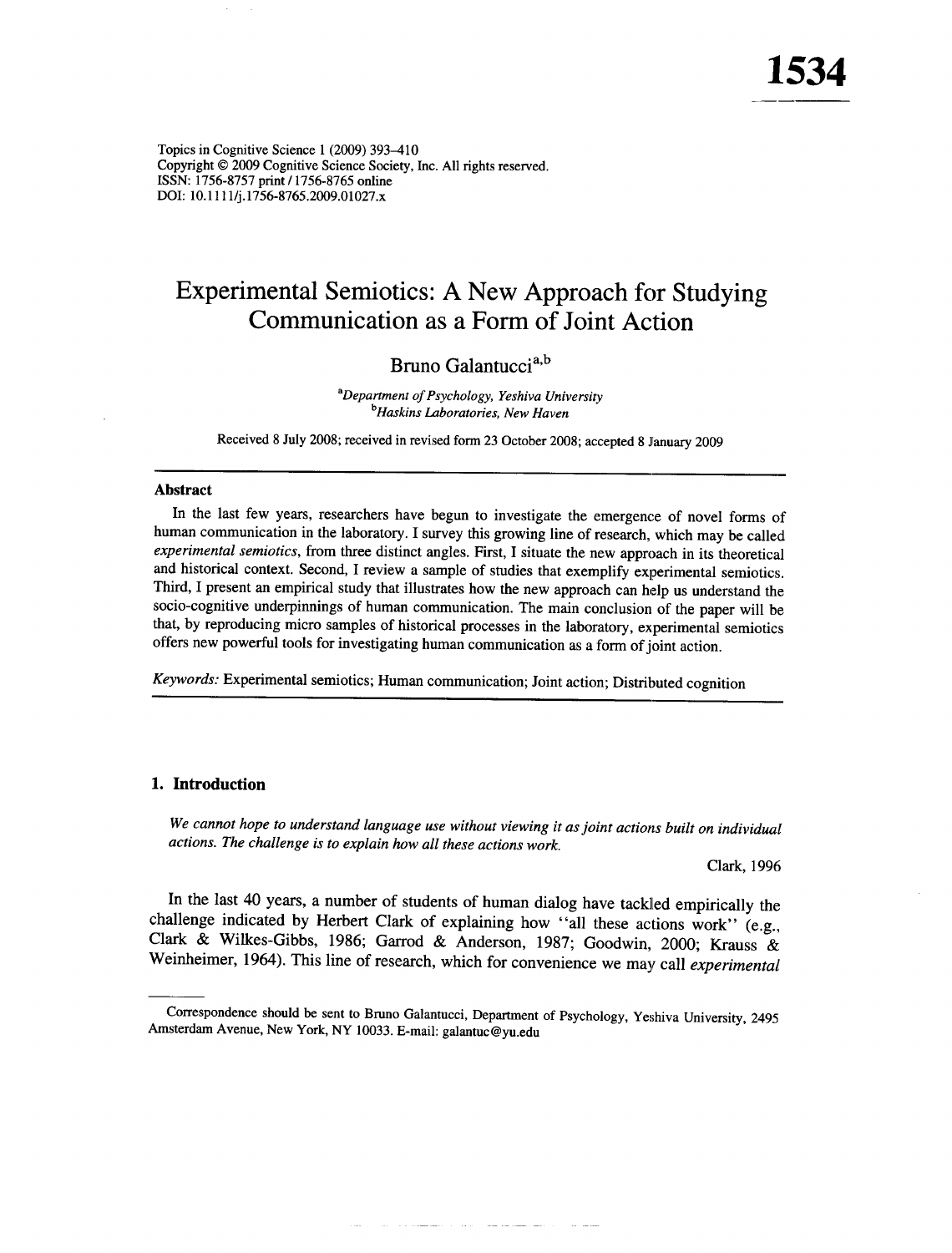pragmatics, has maintained its vitality in recent years (Barr & Keysar, 2007; Brennan, 2005; Pickering & Garrod, 2004) and continues to provide important insights into human communication, as illustrated by the contributions in this issue by Brennan & Hanna, Garrod & Pickering, and Shintel & Keysar.

Here I present a relatively new line of research that attempts to tackle Clark's challenge by focusing on human communication in general, rather than on the specifics of spoken conversation (Galantucci, 2005; Garrod, Fay, Lee, Oberlander, & MacLeod, 2007; Healey, Swoboda, Umata, & Katagiri, 2002b; Selten & Warglien, 2007). This new approach, which for convenience we may call *experimental semiotics*, adopts the core assumptions of experimental pragmatics. On the one hand, it adopts the assumption that communication is a realtime social process which must be understood at the level of dyadic interactions (Pickering & Garrod, 2004). On the other hand, it adopts the assumption that communicative interactions are embodied in the physical world (Goodwin, 2000) and embedded in fairly rich socio-cognitive contexts (Brennan & Clark, 1996; Hutchins, 1995; Krauss & Glucksberg, 1977; Suchman, 1987). At the same time, experimental semiotics differs from experimental pragmatics in two important ways.

The first difference is in theoretical focus. As mentioned before, experimental semiotics focuses on human communication in general rather than on spoken conversation, including for instance graphical communication. This shift in focus represents an important departure. In fact, as the current trend in the study of sign language suggests (Vermeerbergen, 2006), spoken language might be a highly specialized form of communication, and some general principles of human semiosis might not be readily transparent in speech. For example, spontaneously emerging novel sign-languages have deep and vast iconic roots (Fusellier-Souza, 2006) and, although iconicity in sign-languages tends to decrease over time (Frishberg, 1975), a fairly high degree of iconicity remains one of the defining features of historically established sign-languages (Taub, 2001). Granted, spoken languages do exhibit some iconicity (Haiman, 1985; Hinton, Nichols, & Ohala, 1994), but their degree of iconicity is minimal when compared to that of sign-languages. Research in experimental semiotics not only confirms that iconicity is an important feature of emerging human communication systems but it also explains why communication systems tend to retain part of their iconic roots (Fay, Garrod, & Roberts, 2008; see next section). Thus, the fact that iconicity plays a marginal role in spoken communication might be a by-product of adaptations specific to the acoustic medium, rather than a central design feature of human communication (Hockett, 1960). Other features of spoken language might be consequences of adaptations specific to speech as well. For example, a recent study by Selten and Warglien (2007) shows that the emergence of communication conventions is facilitated by inventories of signal units that are relatively large with respect to the number of meanings that people express by using the units. The fact that fully blown languages that express thousands of meanings can rely on inventories composed of as little as eleven phonemes (Firchow & Firchow, 1969) might again be the consequence of specific adaptations for audio-vocal communication.

The second difference between experimental pragmatics and experimental semiotics is in their objects of study. Experimental semiotics studies the emergence of new forms of communication; experimental pragmatics studies the spontaneous use of preexisting forms of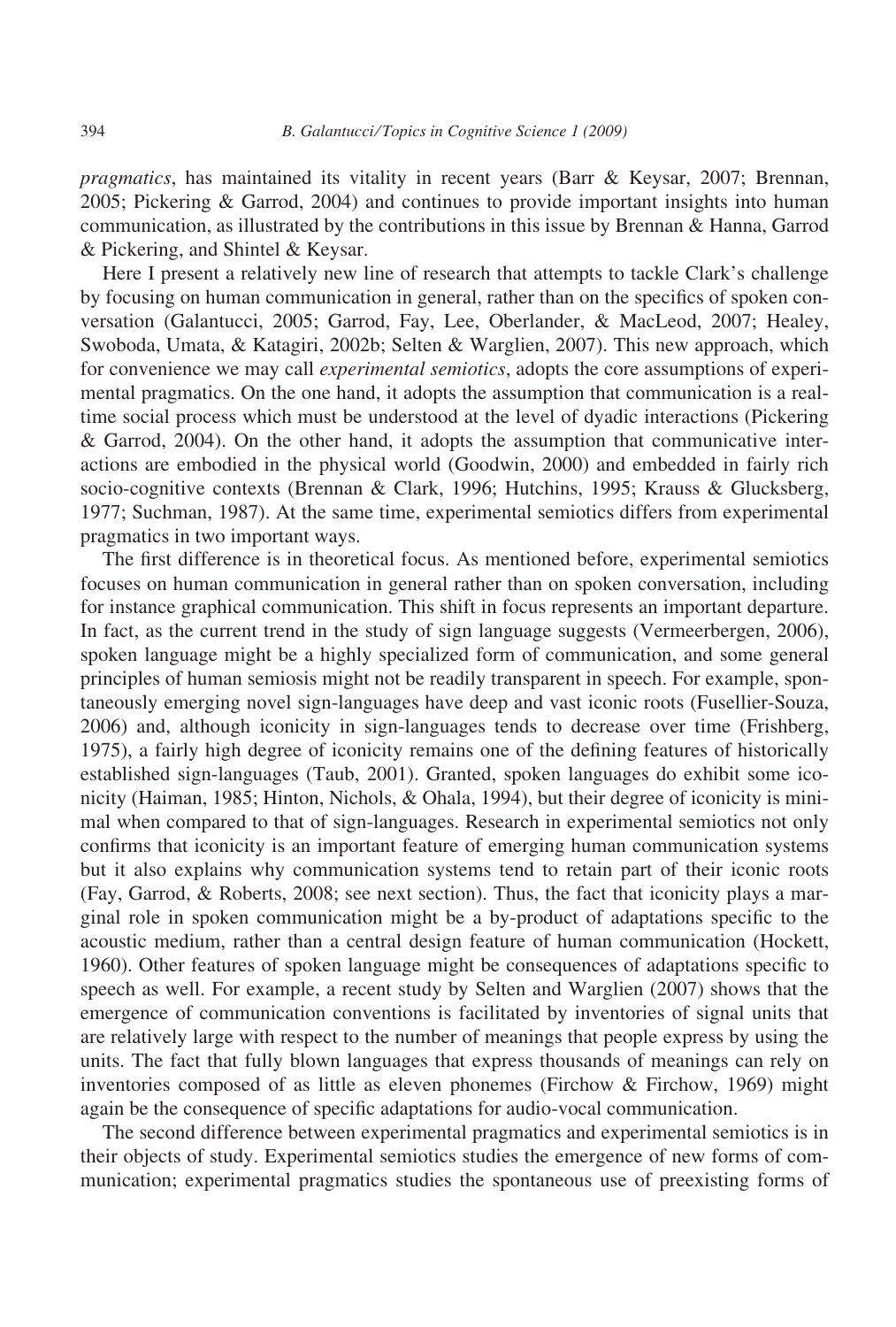communication such as spoken English. The emergence of new forms of communication is not a novel object of study. It has been extensively studied both with sign-languages that emerge in relatively isolated populations (e.g., Sandler, Meir, Padden, & Aronoff, 2005; Senghas, Kita, & Ozyurek, 2004) and with home sign systems that emerge in families in which deaf children are raised by nonsigning parents (e.g., Goldin-Meadow & Feldman, 1977; Goldin-Meadow & Mylander, 1998). These lines of research have produced a wealth of knowledge about the origins of novel languages (Goldin-Meadow, 2003; Kegl, Senghas, & Coppola, 1999). However, because experimental semioticians observe the emergence of communication in the laboratory, they gain access to new opportunities for scientific inquiry. On the one hand, they have access to the complete history of the emergence of a communication system. As we shall see later, knowing the details of this history can greatly enhance our understanding of the emergence of communication. On the other hand, experimental semioticians can perform manipulations that would be very difficult to realize outside of the laboratory. For example, Healey, Swoboda, Umata, and King (2007) systematically manipulated the composition of the communities of people in their study, while Galantucci, Kroos, and Rhodes (2006) manipulated a physical property of the medium over which communication systems emerged. Outside of the laboratory, such manipulations would be problematic to realize.

Thanks to its focus on novel forms of communication and to the new opportunities afforded by laboratory research, experimental semiotics permits us to address questions that are complementary to those typically addressed by experimental pragmatics. Experimental pragmatics typically focuses on how-questions such as How does this aspect of communication work? Experimental semiotics not only addresses the same how-questions from a different perspective, but it also offers historically based answers to why-questions such as Why is this aspect of communication the way it is? These answers might prove crucial for tackling Clark's challenge, as why-explanations are necessary parts of a scientific account of natural phenomena (Millikan, 1984; Tinbergen, 1963).

In the next section I introduce experimental semiotics in more detail and review a sample of studies that illustrate its relevance for students of human communication.

# 2. Experimental semiotics: A growing discipline

In the last few years, Healey and his colleagues (Healey, King, & Swoboda, 2004; Healey, McCabe, & Katagiri, 2000; Healey et al., 2002b) began using a graphical medium to study the development of novel communicative conventions among pairs of individuals<sup>1</sup>. Healey and colleagues adopted standard referential communication tasks such as those used in experimental pragmatics (e.g., Krauss & Weinheimer, 1964) but prevented the use of spoken or written language. In particular, they asked people to graphically describe a stimulus such as a piece of music or a concept to a partner, without allowing them to use letters or numbers (I will refer to this task as *graphical communication task*). The partner in the game was asked to recognize the stimulus among a set of stimuli in the case of concepts or, in the case of a piece of music, to say whether the description identified the same piece of music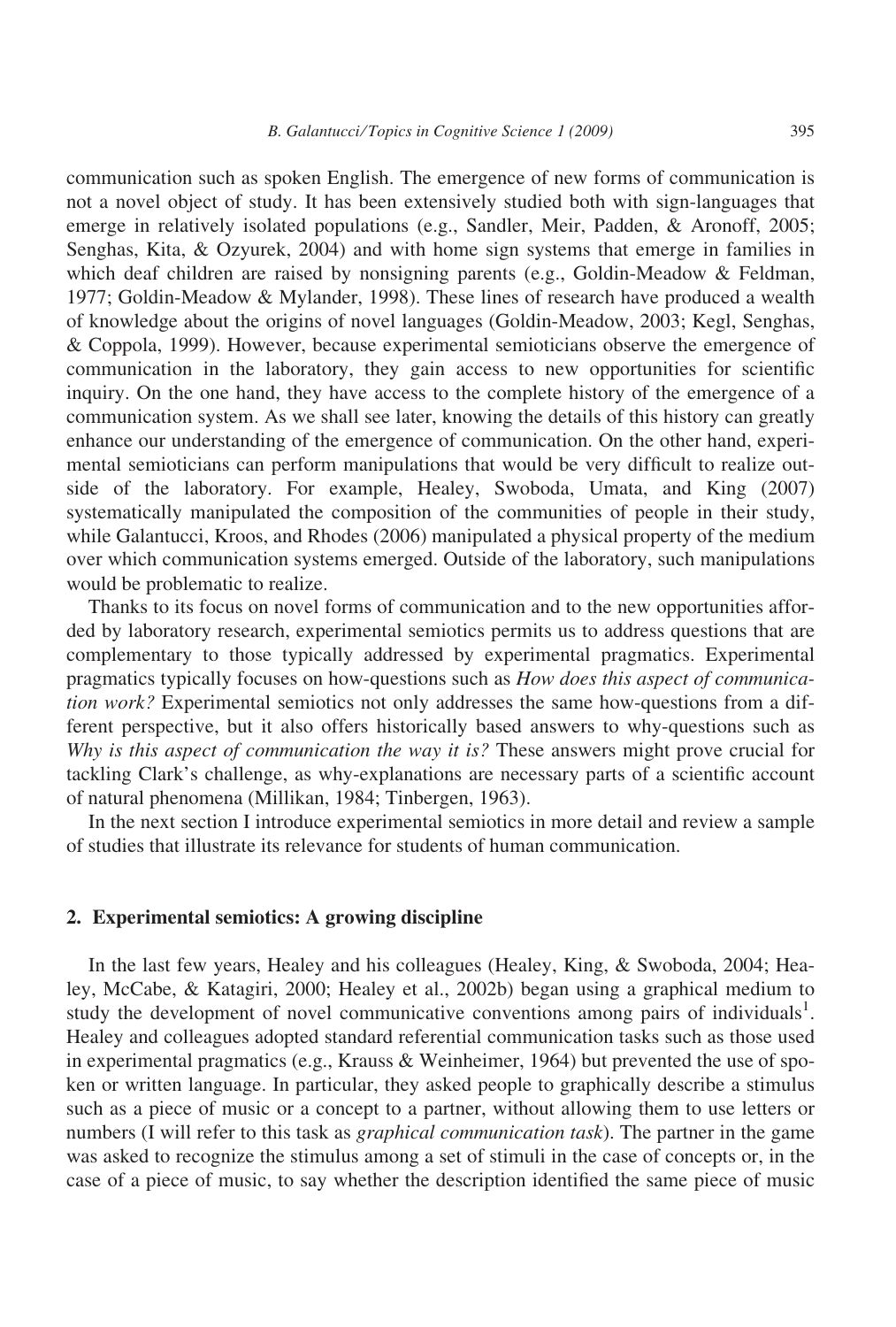s/he heard for that trial. Over a number of rounds of the game, Healey and colleagues observe people developing spontaneous communicative conventions to succeed at the graphical communication task.

Taken together, the studies performed by Healey and colleagues indicate that graphical communication and dialog rely on similar mechanisms for grounding communication (Healey, Garrod, Fay, Lee, & Oberlander, 2002a), organizing turn-taking (Umata, Shimojima, Katagiri, & Swoboda, 2003), and repairing communication failures (Healey et al., 2007). Moreover, these studies reveal that the real-time interactive processes that typically support successful joint action in spoken conversation play an important role in shaping novel communicative conventions as well. For example, when people are allowed to have freer communicative interactions, they develop conventions with a higher degree of abstraction than when the interactions are more constrained (Healey et al., 2002b). In particular, mutual-modifiability—the fact that people have opportunities to alter each other's graphical productions—has been shown to be a key factor for the development of symbolic conventions (Healey et al., 2007). Another recent study, this time by Garrod and colleagues (Garrod et al., 2007), focuses on the processes through which an iconic form becomes symbolic over time, using a graphical communication task with a set of conceptual referents such as "drama" or "parliament." The study suggests three main conclusions. First, symbols do not develop out of iconic forms merely because of repeated use. Some form of direct interaction between the producer of the sign and the receiver of the sign is necessary for symbolization to occur. Second, the process of symbolization is enhanced when people in a pair engage in richer interactions, exchanging roles as producers and receivers. Third, people that are not engaged in the interactions that give rise to a sign are less efficient in learning the sign than the people that developed it. Garrod and colleagues interpreted these results as indicating that symbols emerge from a process of grounding similar to the process described by students of experimental pragmatics (Clark & Brennan, 1991). Through this process, the informational content of a sign used by two people gradually shifts from the physical appearances of the sign to a representation level in which the sign grounds itself in the shared history of its use. That is, the first occurrences of a novel sign rely more heavily on the physical properties of the sign. At this stage the sign tends to identify one referent among all of the possible referents and iconicity is of much help. However, after a number of interactions, the sign begins to refer to previous communicative interactions rather than directly to its physical referent. At this stage, the sign identifies one element of a small set of shared signs, and iconicity is no longer crucial. Nonetheless, iconicity does not completely vanish. A follow-up study by Fay and colleagues (Fay et al., 2008) revealed that communication systems developed by a community of players tend to maintain a higher degree of iconicity than communication systems developed by isolated pairs. This occurs because of selective and adaptive processes that operate at the level of the community: On average, iconic signs are easier to learn and remember.

Thanks to the fact that they use referential communication tasks that are commonly used in experimental pragmatics, the studies here summarized have the important advantage that they can be readily compared to studies of experimental pragmatics. Indeed, all of the results presented in this section are not only in line with well-known results of experimental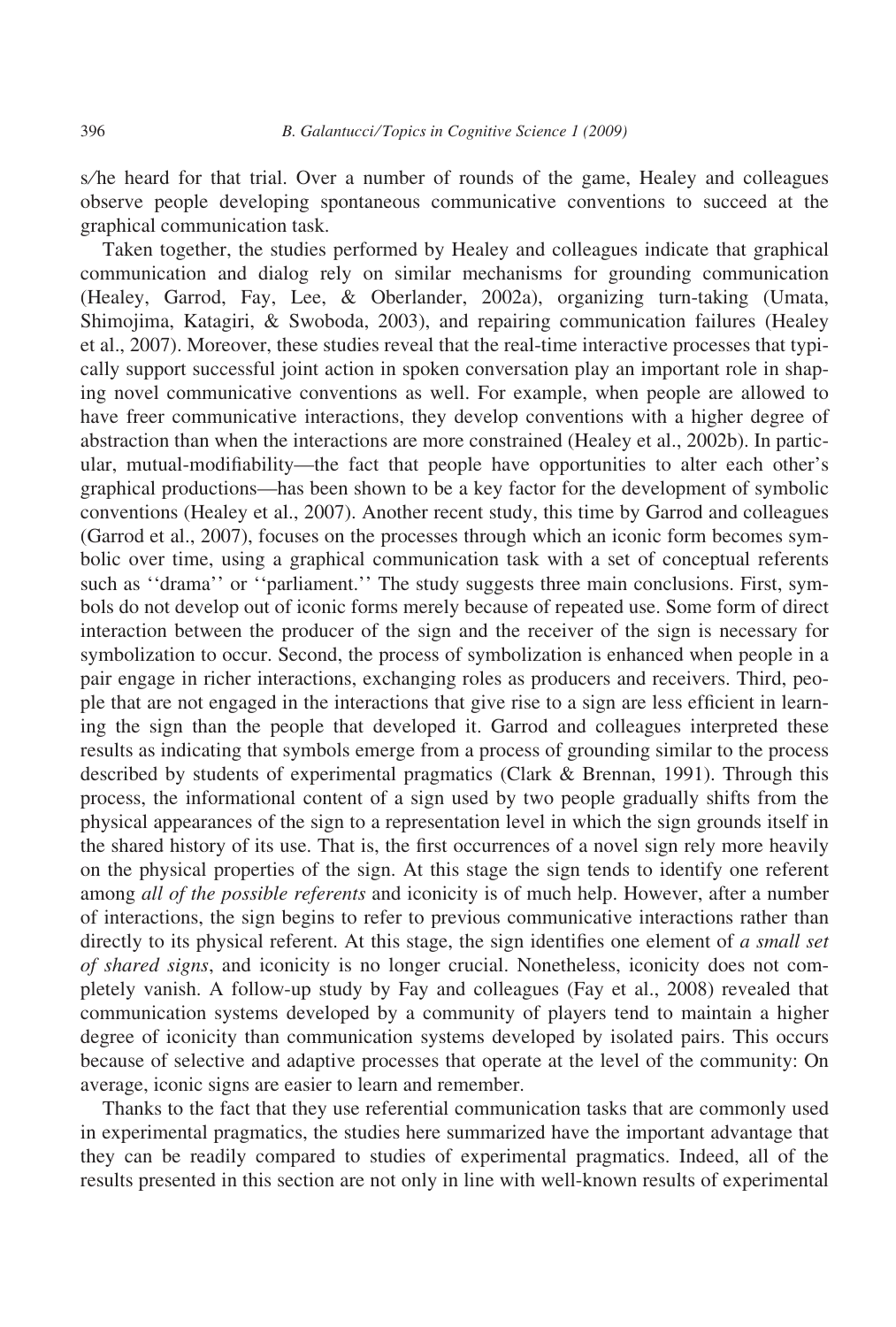pragmatics (Clark & Wilkes-Gibbs, 1986; Hupet & Chantraine, 1992; Krauss & Weinheimer, 1966) but also confirm one of the assumptions shared by experimental pragmatics and experimental semiotics: Human communication is a real-time social process that must be understood at the level of dyadic interactions. Moreover, as in the case of the study by Fay and colleagues, these studies offer new explanations for known phenomena such as the permanence of a relatively high degree of iconicity in signed languages.

However, for the purposes of experimental semiotics, the use of standard referential communication tasks also imposes some limitations. One of them is that the semiotic challenge for the participants is relatively moderate. On the one hand, participants in the studies described above know who must produce the forms for communicating and when. On the other hand, the meanings to be conveyed between participants in a pair are part of a set of meanings that the experimenter establishes for the participants ahead of time. For example, participants in the study by Healey and colleagues (Healey et al., 2004) had to identify a referent out of set of 12 possible referents<sup>2</sup> The use of moderate semiotic challenges facilitates the rapid emergence of communication but it also limits the possibility to observe the spontaneous emergence of communication out of fairly unstructured activities.

Another limitation of studies that use graphical communication tasks is that, although nontextual graphical communication is less constrained by prior conventions than spoken language, a number of preexisting communicative conventions remain. For example, participants in the studies by Healey and colleagues could use nonalphabetic graphic symbols (e.g., the \$ symbol for money) or pictorial representations (e.g., drawings of people or animals) and indeed used them frequently.

Recently, a number of researchers (De Ruiter, Noordzij, Newman-Norlund, Hagoort, & Toni, 2007; Galantucci, 2005; Galantucci, Fowler, & Richardson, 2003; Scott-Phillips, Kirby, & Ritchie, 2008) have begun to use experimental frameworks that (a) involve more challenging semiotic tasks than those typical of graphical communication studies, and (b) drastically reduce the possibility of using preexisting communicative conventions (I will refer to these tasks as visual communication games). Here I will focus in particular on the visual communication game that my colleagues and I recently developed (Galantucci, 2005; Galantucci et al., 2003). The task in this game is similar to a well-known task used for studies of experimental pragmatics (e.g., Garrod & Anderson, 1987). Pairs of participants must coordinate their moves in a virtual environment comprised of a set of rooms located on a grid and marked with icons. In such environment, players can succeed only when they communicate effectively. In particular, players have the task of moving to the same room with the minimum number of room changes, but they only have a local view of their room and they cannot see where the partner is located. As they need to know this in order to decide their next moves, they are encouraged to develop ways for describing their own positions, where they intend to move next, or what they suggest the partner should do. However, all of these things can be indicated in a variety of ways (cf. Garrod & Anderson, 1987). A room can be indicated as ''the north-east room,'' or as ''the room that has a triangle on the floor,'' or as ''the room that has a door on the right side and a door on the lower side.'' A sign by a player can indicate the current location of the player or the location the player suggests for the partner. Moreover, the task has no preestablished communication protocol (both players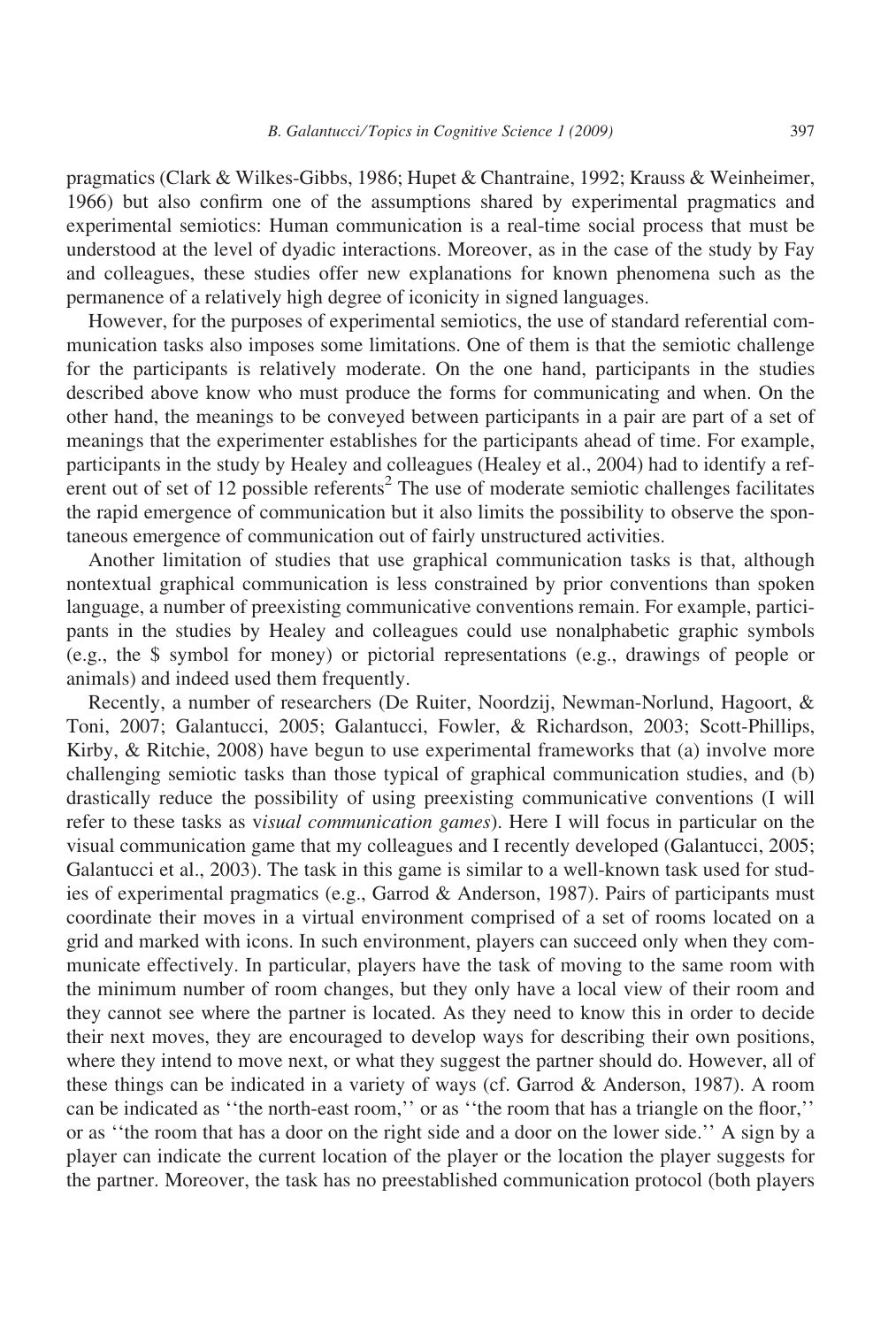can continuously exchange messages in real time) and establishing ''who sends messages when'' is part of the challenge of the task. In other words, players—who are in contact only through a graphical device—are faced with a number of severe semiotic challenges, and complete failures in developing even minimal communication systems sometimes occur. As we shall see in the next section, such failures can be informative about the minimal requirements for the establishment of a successful communication system.

A crucial element of the visual communication game that my colleagues and I developed is the unusual graphical device by which players can communicate. Players can send messages to each other by using a magnetic stylus on a small digitizing pad. The resultant tracings are relayed to the computer screens of both players. In particular, the horizontal location of the stylus on the pad controls the horizontal location of a tracing on the screen. The vertical location of the stylus on the pad is irrelevant. The tracing always appears at the top of the screen and then scrolls down the screen at a constant speed for 2.5 s, until it reaches the end of the screen and disappears. In such conditions, the use of standard graphic forms such as letters or numbers is practically impossible (Fig. 1). Nonetheless, most pairs of players manage to get a communication system started, giving us opportunities to observe the emergence of novel communication systems from their very foundations (Galantucci, 2005; Galantucci et al., 2003). These systems expose the bare bone structure of functional semiotic systems, revealing a number of features distinctive of human communication. For example, the signs of these novel communication systems are perceptually distinct and easy to produce (cf. Lindblom, 1990) and, in line with one of the core pragmatic requirements for human language (Clark, 1996), their use is tightly embedded within behavioral procedures that coordinate the actions of the partners. Because of their relative simplicity with respect to the behavioral procedures that support spoken language, these procedures can function as micro-models of the kind of phenomena one needs to study to tackle Clark's challenge (Galantucci, 2005). Moreover, because successful pairs are then faced with new challenges

| ≡ |  |
|---|--|

Fig. 1. How common graphic symbols appeared on the screen when traced on the digitizing pads used for the game.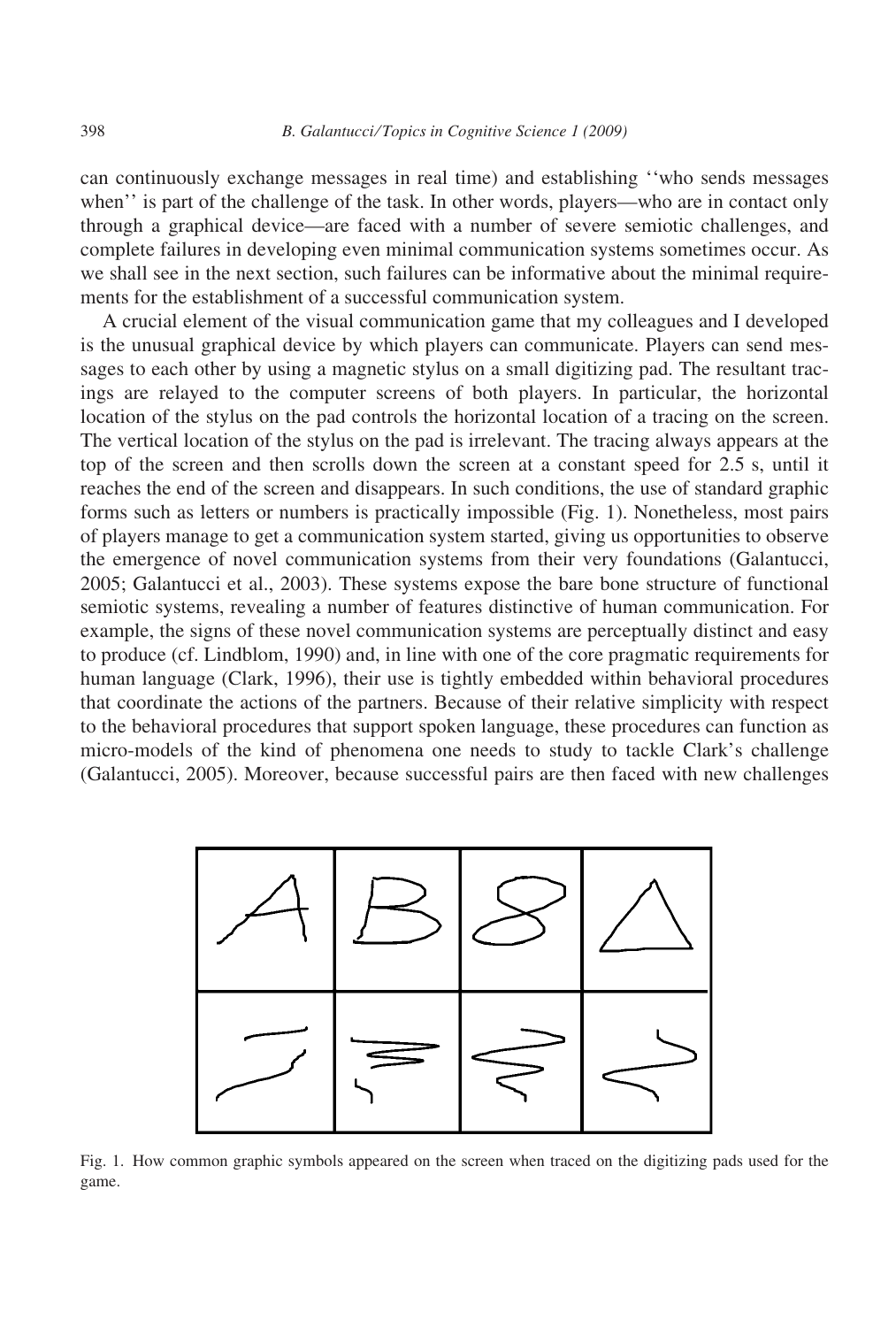in the game, the method allows us to study the further evolution of the communication systems that have emerged, showing that the systems are flexibly adapted by the players to accommodate for new needs (Galantucci, 2005) and that linguistic forms of communication such as combinatorial structures quickly emerge (Galantucci et al., 2006). In brief, the method allows us to collect data that are ideally suited for the goals of experimental semiotics. In the section that follows I will illustrate how the method also allows us to more directly appreciate the role that joint activities play during the emergence of communication, offering new tools to tackle Clark's challenge.

#### 3. Joint action and the emergence of communication: A posthoc study

When one observes the emergence of communication in real time, it is often difficult to understand what is happening and why. However, studies of experimental semiotics offer offline access to the complete record of the events that led to the emergence of a communication system. Post hoc analyses of these records provide opportunities for identifying the factors that are behind success, or failure, in the development of communication systems. In this section, I present one of such analyses. In particular, I focus on 16 pairs of participants that took part in an experiment conducted by my colleagues and me (Galantucci et al., 2006) using a visual communication game. Since the study was conducted with a method very similar to that illustrated in the previous section (Galantucci, 2005), I will not focus on its details here. Rather, I will focus on the properties of the game used for the experiment that are relevant for the current analyses.

#### 3.1. The game

Two adults participated in a real-time videogame with interconnected computers at different locations. Each player controlled the movements of an agent in a shared virtual environment which, at the beginning of the session (Stage 1), was composed of four interconnected rooms (Fig. 2). Players engaged in a fully cooperative game. At the beginning of each round of the game, the agents were located in two different rooms at random, and the players' goal was to bring the agents into the same room without making more than a single room change per agent. Chance-level performance at Stage 1 of the game was 50% and could be improved only if information about location and intended movement of the agents was communicated via the graphic device illustrated above. Once communication occurred, however, the game reduced to a trivial task.

#### 3.2. Experimental procedure

Sixteen pairs of participants were recruited to play the game at Stage 1. Before playing the game, players were briefly instructed on the basic rules of the game and informed that their partners received the same instructions. During the game, players were encouraged to focus on the score—a numerical index that increased only when the pair won consistently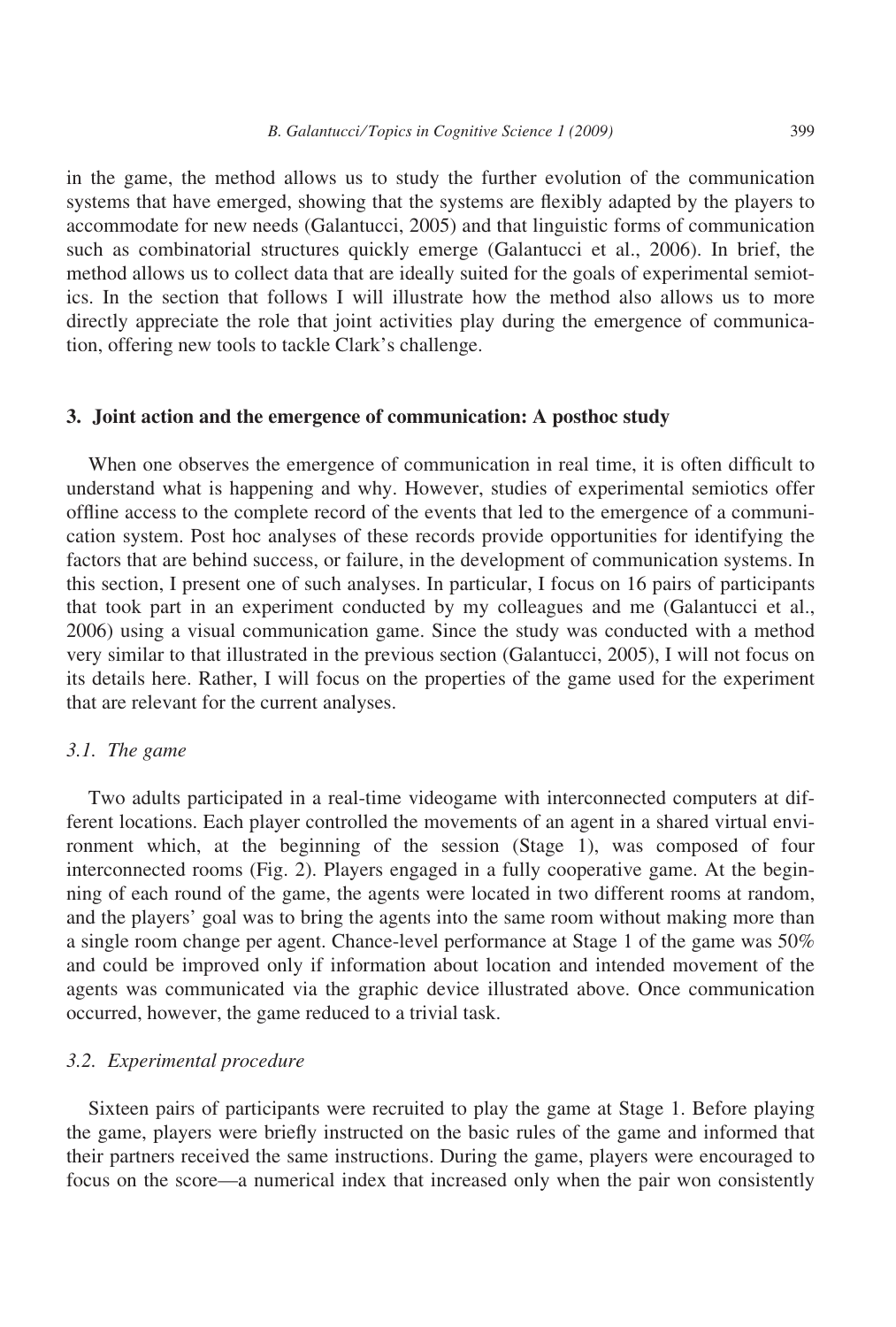

Fig. 2. The upper part of the figure illustrates the five game environments of the study. The lower part illustrates the number of pairs that completed each of the stages in the game.

in the game—as their primary goal. If the pair reached a threshold score that indicated successful communication, players were invited to play a new version of the game: The game environment was enlarged (6 rooms,  $2 \times 3$  grid, Stage 2; see Fig. 2) and an additional room change per round was allowed. For successful pairs, the size of the environment (and the number of room changes allowed) could grow three more times (Stages 3–5; Fig. 2) until the environment, at Stage 5, was composed of 16 rooms ( $4 \times 4$  grid). For the entire duration of the study, the movements of the agents and the activity on the digitizing pads were recorded at approximately 30 Hz. On termination of the experimental sessions, participants were interviewed for about 30 min during which they provided a detailed written description of the communication systems they developed for playing.

# 3.3. Results

Fig. 2 illustrates the final performance of the 16 pairs at the game. As illustrated in the figure, two pairs (12.5% of the sample) failed at the game, two pairs (12.5%) mastered only Stage 1, one (6.25%) mastered Stage 2, four (25%) mastered Stage 3, two (12.5%) mastered Stage 4, and five pairs (31.25%) mastered Stage 5, completing the game.

The communicative power of the communication systems developed by the pairs was determined by counting the number of locations in the game map that the systems allowed to discriminate. In particular, for each pair, my colleagues and I identified all the locations that were (a) consistently indicated as discriminable by both players in the descriptions provided at the end of the game; and (b) consistently discriminated by both players during the game (this was determined by inspecting the recordings of the game). For the two pairs that failed, communicative power was computed as zero.<sup>3</sup>

Not surprisingly, communicative power ( $M = 8$ ;  $SD = 5.66$ ) and performance in the game ( $M = 3.06$  stages,  $SD = 1.81$ ) were significantly correlated [ $r(16) = 0.91$ ,  $p < .001<sup>4</sup>$ ].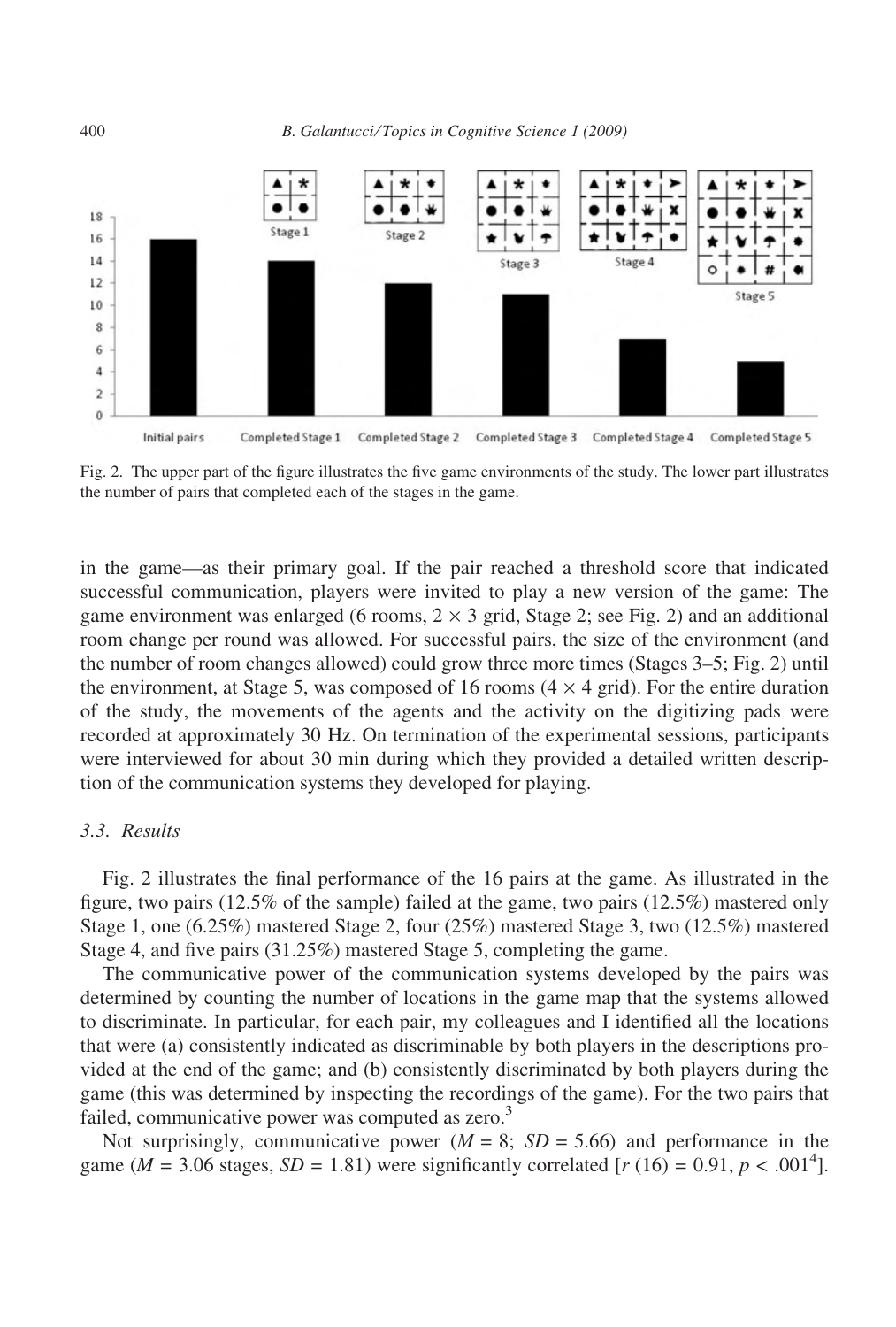This indicates that the method worked as intended: Success in the game implied more powerful communication systems. The remaining part of this section will focus on a general question about these systems: How did they come about?

As I mentioned before, when one observes the emergence of communication in real-time, it is often difficult to understand what is happening and why. This difficulty is an interesting phenomenon on its own. In a typical session of a visual communication game (Galantucci, 2005; Galantucci et al., 2006; Galantucci et al., 2003), each participant is directly observed by one experimenter, who takes note of the most salient behavioral and verbal reactions of the participant during the game. Moreover, the experimenters are in contact with each other in real time through a written messaging system and have access to a bird's-eye view of the game. Yet when participants begin to effectively communicate with each other, the experimenters have often little clue as to how the communication system works and how it was established. In other words, it seems that the well-known disadvantage of over-hearers in following a conversation with respect to the people involved in it (Schober & Clark, 1989) occurs also for experimenters observing the development of a novel communication system. However, analyses of the game records provide opportunities for identifying factors that might be behind success, or failure, in the development of communication systems. Before I present such analyses, I need to illustrate an important aspect of the game used by my colleagues and me. During a session of the game, there were two distinct modes of interactions in which players could exchange signals<sup>5</sup>. The first one occurred when a round of the game was ongoing. Players were always in different rooms and their views of the task environment had no overlap. In this context (which I will refer to as *online interaction*), hypotheses about the meaning of players' signals had to be tested by trial and error, keeping track of the successes and the failures at achieving the goal of finding each other. To illustrate this process let us imagine the case of a player (Player A, female) that, while her agent is alone in a room, sees a signal, say an S-shape, coming from the partner (Player B, male). Not knowing what Player B means with the signal and not having any other clue on how to make a successful move, Player A haphazardly crosses the closest door, ending up in the room where Player B is. As soon as player A finds the partner in the room, she has the opportunity to make an inference about what the S-shaped signal meant. The inference is by no means fail proof. The signal might refer to a number of things, including the icon on the floor of the current room, the location of the room on the game map, the movement that Player B had intended to do, etc. However, over a number of successful trials, Player A has the possibility to test the inferences she makes either by observing where Player B is when he uses the S-shaped again or by observing where Player B ends up when she produces an S-shaped signal. Considering that Player B can also adjust his signaling behavior to that of Player A, the pair can rely on a powerful mechanism for developing functional signs without ever explicitly negotiating their meaning (Galantucci, 2005).

The other kind of interaction occurred when a round was over. At that moment, agents could no longer leave their rooms until both players decided to terminate the round by moving the agents into one of four marked locations in the room. As soon as both agents entered one of such locations, a new round of the game resumed; agents were instantly relocated in two different rooms at random and players returned to an online interaction. In other words,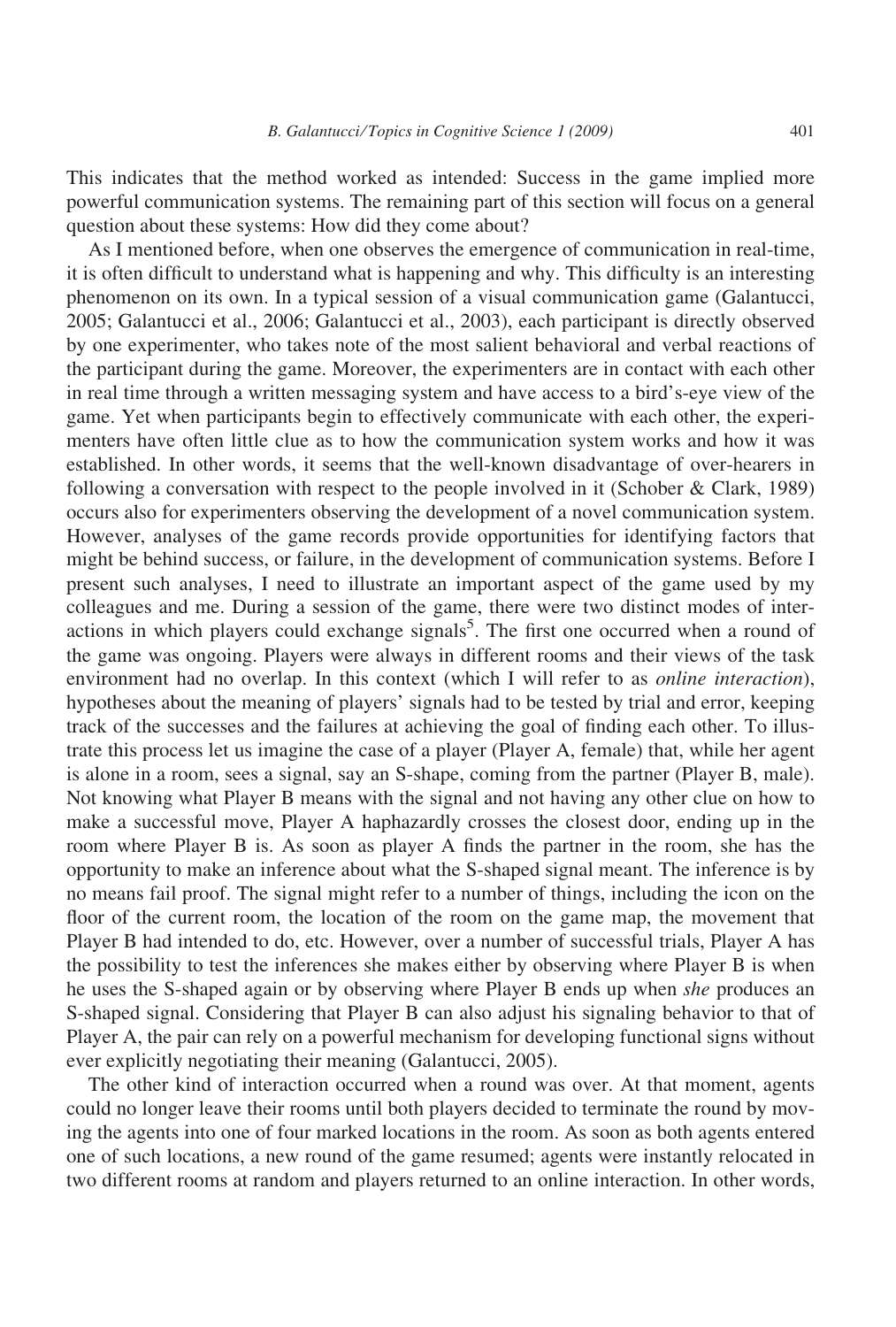at the end of each round players gained control of the pace of the game and could decide to interact in absence of a direct pressure to win a round of the game (in what follows I will refer to these interactions as *offline interactions*). To illustrate an offline interaction, let us imagine a moment in which the players of the pair above have just won a round of the game. The agents are in the same room and the game is on hold until both players decide to resume it. One of the players, say Player B, decides not to enter into one of the locations that would cause the game to resume. Instead, he moves the agent close to the icon on the floor of the room and, while producing an S-shape signal, makes the agent bump a couple of times on the icon. At that point his partner's guesses about the meaning of the S-shape signal are considerably facilitated: The signal has likely something to do with the icon. Moreover, Player A might test her guesses by observing Player B's reaction when she bumps her agent on the icon while producing the S-shape signal. At this point Player B might express some form of consent (for example, by moving his agent up and down, as in a virtual nod) or initiate a new sequence of movements and signals. In this way, players can explicitly negotiate the meaning of the signals to be used in the game. One might think that such negotiations helped in the development of communication systems, because they offered opportunities to communicate in a context in which signaling had no direct consequence on the game. That is, during offline interactions, players knew that signals could not possibly be about moves to make at that time, since all doors were locked. In such conditions, players had the opportunity to use signals with a meta-communicative function, supporting the establishment of bits of a communication system that could be later used during the online phase of the game. Indeed, these interactions were allowed in the game precisely because they could facilitate the development of communication systems and pairs did take advantage of them. On average, pairs engaged in about 57 offline interactions<sup>6</sup> during the game time ( $M = 57.56$ ,  $SD = 64.28$ ). However, performance and the number of offline interactions were negatively correlated  $[r (16) = -.66, p = .01; Fig. 3B]$ . In other words, offline interactions had the opposite effect than one might have expected. A possible explanation for this result could be that the pairs that engaged in offline interactions slowed down their game pace and, hence, had fewer opportunities to improve their performance. However, such explanation is ruled out by the fact that, as mentioned in note 4, the correlation did not change  $[r(12) = -.67, p = .01]$  when the total time and the total number of rounds played by the pairs in the game were partialled out from the correlation reported above. Why, then, were offline interactions not beneficial for the pairs? The answer to the question requires some elaboration and will take most of the remainder of this section.

A first reason for the result is that players sometime engaged in an unexpected form of offline interaction, which was clearly detrimental for the development of a communication system. One might expect that players engaged in offline interactions only after a round was won. In fact, if the pair won the round, players completely shared their views of the task environment and could see each other's agents, which were in the same room. In this context (which I will refer to as *offline same view interaction*), hypotheses about the meaning of players' signals could be directly tested through the parallel communication channel provided by the movements of the agents in the room. In fact, players not only saw each other's agents' location in the room but they also saw their orientation in the game environment,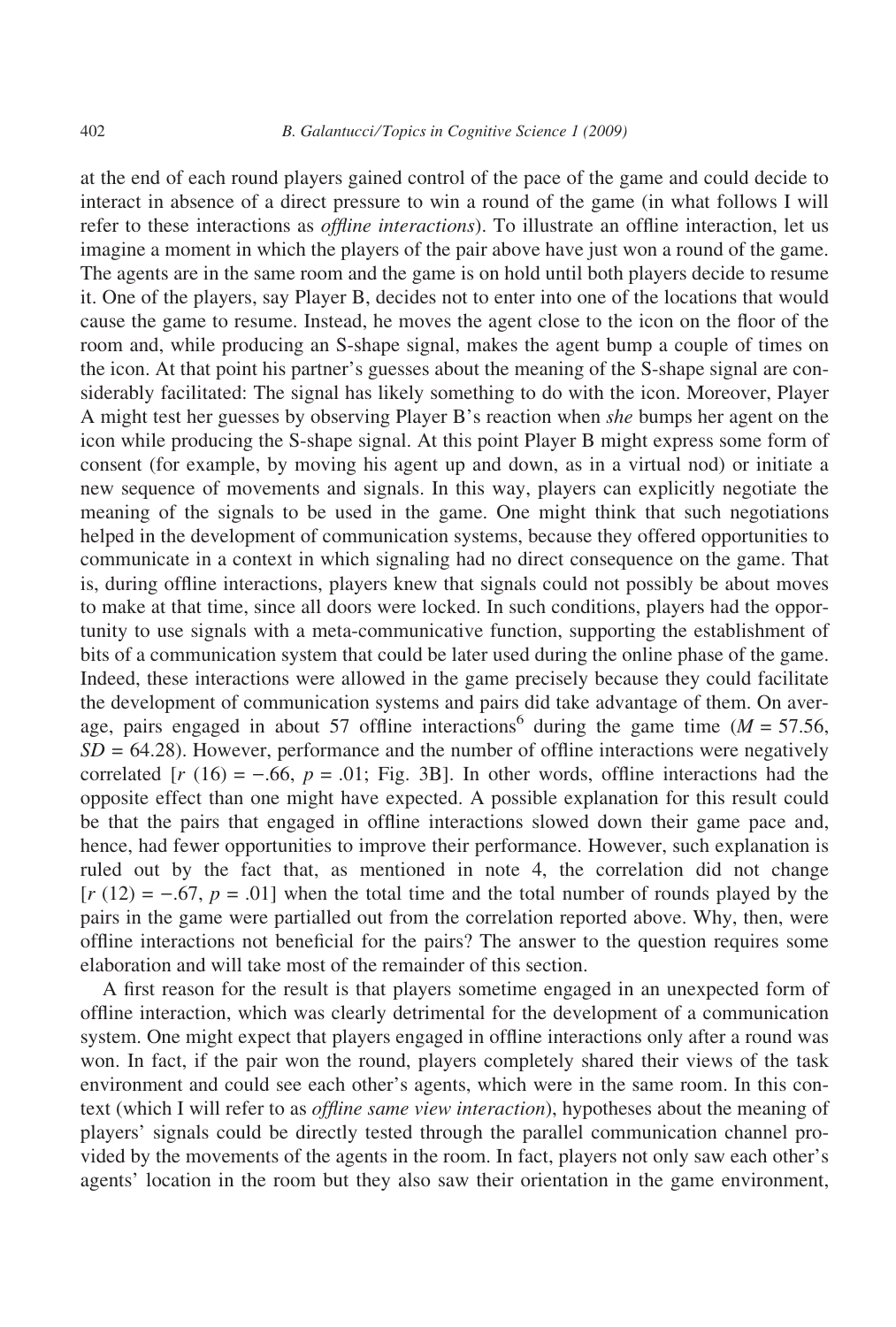

Fig. 3. Scatterplots of the main variables considered in the text. For all scatterplots, the vertical axis represents the maximum stage of the game completed by the pair while the horizontal axis represents: (A) the number of game locations identified by the pairs' communication systems at the end of the game; (B) the number of offline interactions; (C) the number of offline disjointed view interactions; and (D) the number of same view interactions. The lines in the graphs represent the linear regression through the data points.

given that the agents had human-like animated bodies. These movements were publicly visible and could be used to ground the meaning of the signals, as illustrated in the examples above.

In contrast, if the pair lost the round, there was no overlap between the players' views of the task environment and players could not see each other's agents, which were in different rooms. In this context (which I will refer to as *offline disjointed view interaction*), hypotheses about the meaning of players' signals could not be tested at all and any communication exchange between the players was doomed to remain ambiguous because it could never be grounded in a sharable experience. Clearly, such interactions could not be beneficial to the pair. Nevertheless, about 37% of the offline interactions across pairs were offline disjointed view interactions ( $M = .37$ ,  $SD = .22$ ). Not surprisingly, performance and number of offline disjointed view interactions ( $M = 18.94$ ,  $SD = 25.51$ ) were negatively correlated across pairs  $[r (16) = -.64, p = .01; Fig. 3C]$ .

Before considering same view offline interactions, it is important to fully appreciate the significance of disjointed view offline interactions. This kind of interaction was not expected to occur at all. However, it occurred often, and did so for a simple reason. While playing the game, people often behaved in ways that were far from being optimal for communication, showing a surprisingly high degree of communicational egocentrism (cf. Keysar, 2007). For example, some players did not use the stylus for as long as two consecutive hours, often while the partner tried repeatedly to initiate some form of communication. For these players,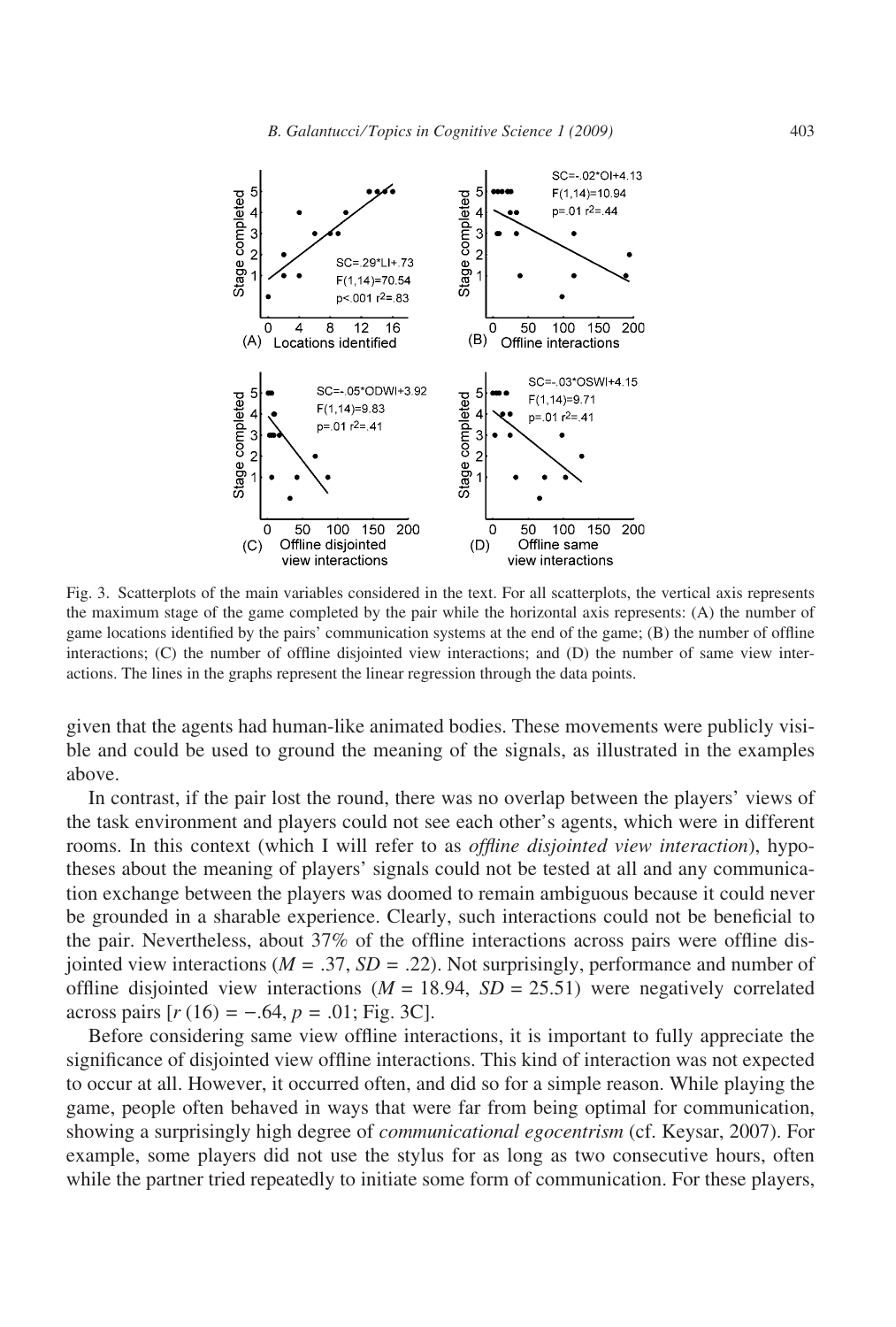the idea of reciprocating acts of communication was not obvious. Also, some players developed signs that, while having the same exact appearance on the screen, were meant to indicate something different because they were drawn in different ways. For example, one player indicated the direction of the agent's vertical movements by drawing a vertical line from the pad's bottom to the top for upward movements, and from the pad's top to the bottom for downward movements. Given the properties of the communication device, the two lines appeared identical on the screen. Yet the player kept using them to differentially indicate direction and was frustrated by her partner's ''lack of understanding.'' Given that the signs were drawn with intentions that were known to her, the player expected the partner to understand them accordingly. Incidentally, the partner understood what was possible to understand in such conditions. To her, the sign meant vertical motion, with no indication of direction.

Offline disjointed view interactions were but another example of communicational egocentrism. When players initiated one of such interactions, what mattered to them was to express meanings that they had in mind, regardless of the fact that the chance that those meanings could be understood by the partner was almost null. For this reason it is no surprise that, the more often pairs engaged in offline disjointed view interactions, the worse they performed in the game. The presence of such interactions was a clear indication of communicational egocentrism.

Surprisingly, however, also offline same view interactions were not beneficial for the development of communication systems. Performance and number of offline same view interactions ( $M = 38.63$ ,  $SD = 40.92$ ) were negatively correlated [ $r (16) = -.64$ ,  $p = .01$ ; Fig. 3D]. Moreover, although the number of offline same view interactions and the number of offline disjointed view interactions were positively correlated [r (16) = .87, p < .001], the correlation between performance and number of offline same view interactions remained negative  $[r (13) = -.22, p = .43]$  when the number of offline disjointed view interactions was partialled out. In other words also offline same view interactions did not seem to be beneficial for the development of a communication system. Why?

If one watches the game recordings, one finds that the answer is, in the end, rather simple. Offline same view interactions were helpful only when they were *well-grounded*, that is, scaffolded by a rich mesh of joint actions (Sebanz, Bekkering, & Knoblich, 2006). A detailed analysis of what constitute a well-grounded interaction goes beyond the scope of this paper (see Galantucci & Steels, 2008, for such analysis). In essence, well-grounded interactions were interactions in which the partners either entered into frames of mutual attention, explicitly attending and responding to their respective behaviors (cf. the ''nodding'' example illustrated above), or entered into frames of joint attention, explicitly focusing their attention toward a same third entity (cf. the ''pointing to the icon'' example illustrated above). When well-grounded interactions occurred, the number of offline interactions the pair engaged into dramatically decreased. That is, when well-grounded, little bits of metacommunication suffice for the set-up of a novel communication system. Indeed, some of the most successful pairs in the study had almost no offline interactions at all, demonstrating that a communication system can be set-up with little, if any, metacommunication (see Garrod & Anderson, 1987, for a parallel observation in experimental pragmatics). In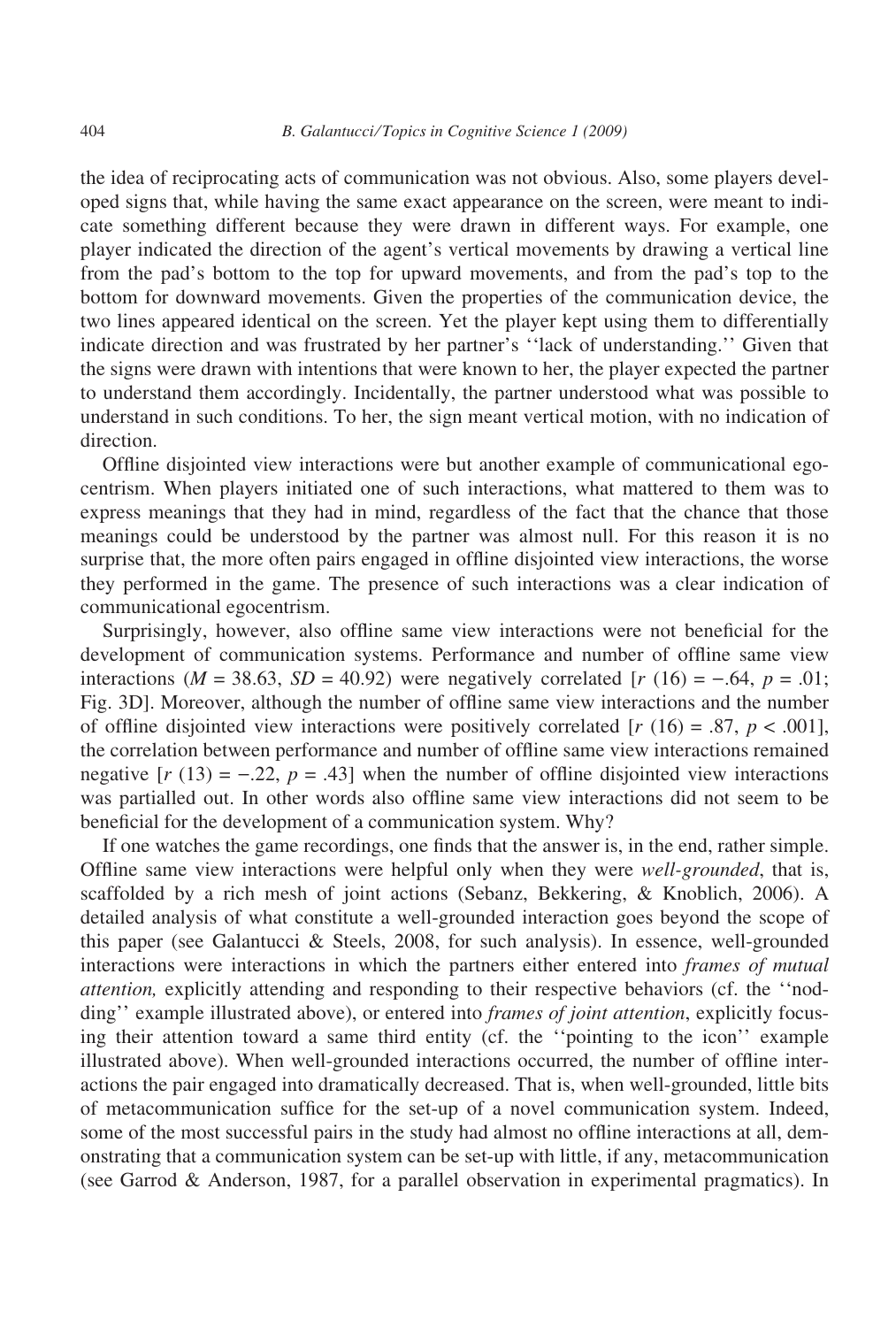contrast, during non-well-grounded interactions, neither of the two frames mentioned above was established. In such conditions, any exchange of signals was doomed to be irrelevant, if not confusing. In fact, the functioning communication system of a few pairs lost its functionality because of such confusion. For these pairs, metacommunication was a problem rather than a resource. Across pairs, this was the main reason for the negative correlations between performance and the number of offline interactions.

#### 3.3. Conclusions

In sum, the increase in semiotic challenge that is characteristic of visual communication games allows us to observe vast differences in pairs' success at establishing communication systems. The analysis of these differences suggests three overarching conclusions. First, metacommunication might help for setting up a communication system, but it is not strictly necessary. Second, when well grounded, a little metacommunication can go a long way. Third, non-well-grounded metacommunication leads to excessive metacommunication, which, in turn, hinders the development of a communication system. These conclusions suggest a simple historical constraint that is of relevance for tackling Clark's challenge. Whichever way all the actions mentioned by Clark work, it is unlikely that they work the way they do because of prior explicit negotiations.

# 4. General conclusions

This paper comprised three main sections. The first section was aimed at introducing experimental semiotics, a recently developed approach to study human communication. In that section, I situated experimental semiotics in its theoretical and historical context, illustrating how it adopts important assumptions from previous approaches to human communication, which were collectively labeled experimental pragmatics. In particular, experimental semiotics adopts the assumptions that (a) language is a real-time social process that must be understood at the level of dyadic interactions (Pickering & Garrod, 2004) and (b) that communicative interactions are embodied in the physical world (Goodwin, 2000) and embedded in fairly rich socio-cognitive contexts (Brennan & Clark, 1996; Hutchins, 1995; Krauss & Glucksberg, 1977; Suchman, 1987). At the same time, I illustrated how experimental semiotics differs from experimental pragmatics. It differs because it addresses human communication in a general sense (hence the term ''semiotics''), rather than focusing specifically on interactions driven primarily by spoken language. It also differs from experimental pragmatics because it focuses on forms of communication that emerge anew in the laboratory, allowing us to manipulate and record the historical processes that ground the birth of a new communication system.

The second section of the paper offered a brief review of a sample of studies in experimental semiotics. In that section I showed how experimental semiotics (a) provides results that corroborate and complement results from experimental pragmatics and (b) allows us to develop a deeper understanding of well-known phenomena of human communication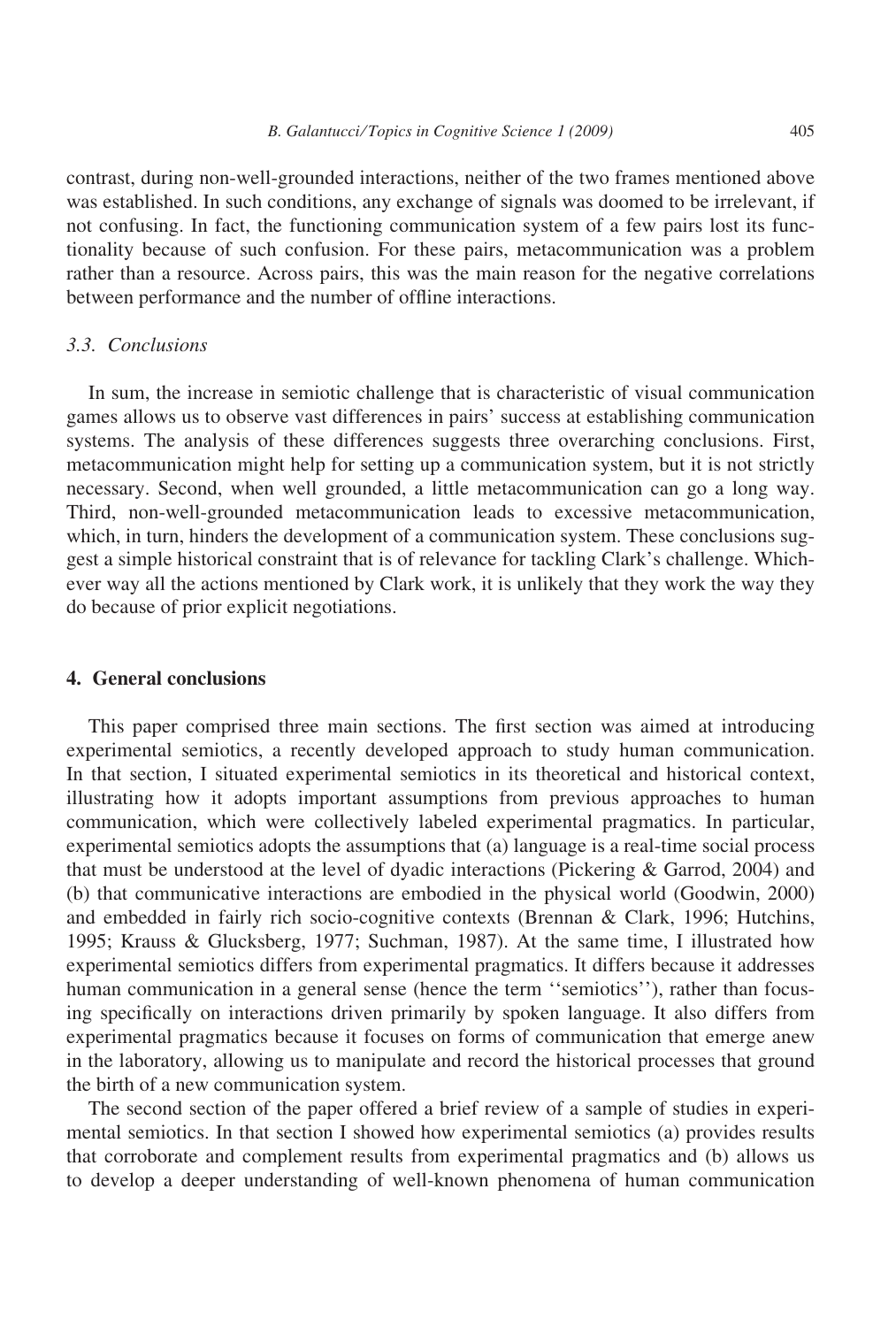such as the presence and permanence of relatively high degrees of iconicity in signlanguages. Moreover, I argued that the recent emergence of methods in experimental semiotics that depart from the traditional methods of experimental pragmatics has created new opportunities to understand the fundamental socio-cognitive mechanisms that are behind the emergence of communication. In that context, I introduced a method that my colleagues and I recently developed and argued that the method, due to its substantial semiotic challenge, is well suited for studying essential preconditions for human communication.

In the last section of the paper I presented a posthoc study conducted with the method mentioned above. In particular, the study focused on the role played by metacommunication for the emergence of novel communication systems. The results of the study suggested that metacommunicatio plays a small (if any) role. This conclusion suggested in turn a simple historical constraint: Explicit negotiation is not a likely way for natural human conventions to develop.

Here I conclude by noting that experimental semiotics opens a new perspective for understanding communication as a form of joint action. This perspective hinges onto the theoretical tenet that, in order to understand how human communication works, we must have direct access to the historical processes that support the development of communication systems as socio-cultural forms of joint action and be able to manipulate them. In linguistics, there is a traditional distinction between what is called *synchronic linguistics*—the study of the present day structure of a language—and diachronic linguistics—the study of how languages came to have the structure that they have because of historical and geographic processes (de Saussure, 1916/1983). The same distinction can be applied to the study of communication as a form of joint action. Experimental pragmatics studies the present day structure of language as a form of joint action. Experimental semiotics studies how communication systems arise as elaborated forms of joint action via historical processes that can be observed in the laboratory. Until now, such processes have been largely inaccessible to scientific inquiry. It is my hope that, by studying them in the laboratory, experimental semiotics will soon become a fully mature discipline.

# **Notes**

- 1. A few years before the studies cited in this paragraph occurred, Goldin-Meadow, McNeill, and Singleton (1996) studied the generation of novel forms of human communication in the laboratory. In particular, they asked people to describe visually presented scenes twice, first using speech and then using exclusively gesturing. The results of the study provided valuable information about the differences between gesturing as an accompaniment of speech and gesturing as an exclusive communicative device. However, I will not consider this study as a full instance of experimental semiotics because it focused on unidirectional communication.
- 2. Selten and Warglien (2007) limited the challenge further, asking people to communicate by selecting forms from a small set of preestablished tokens.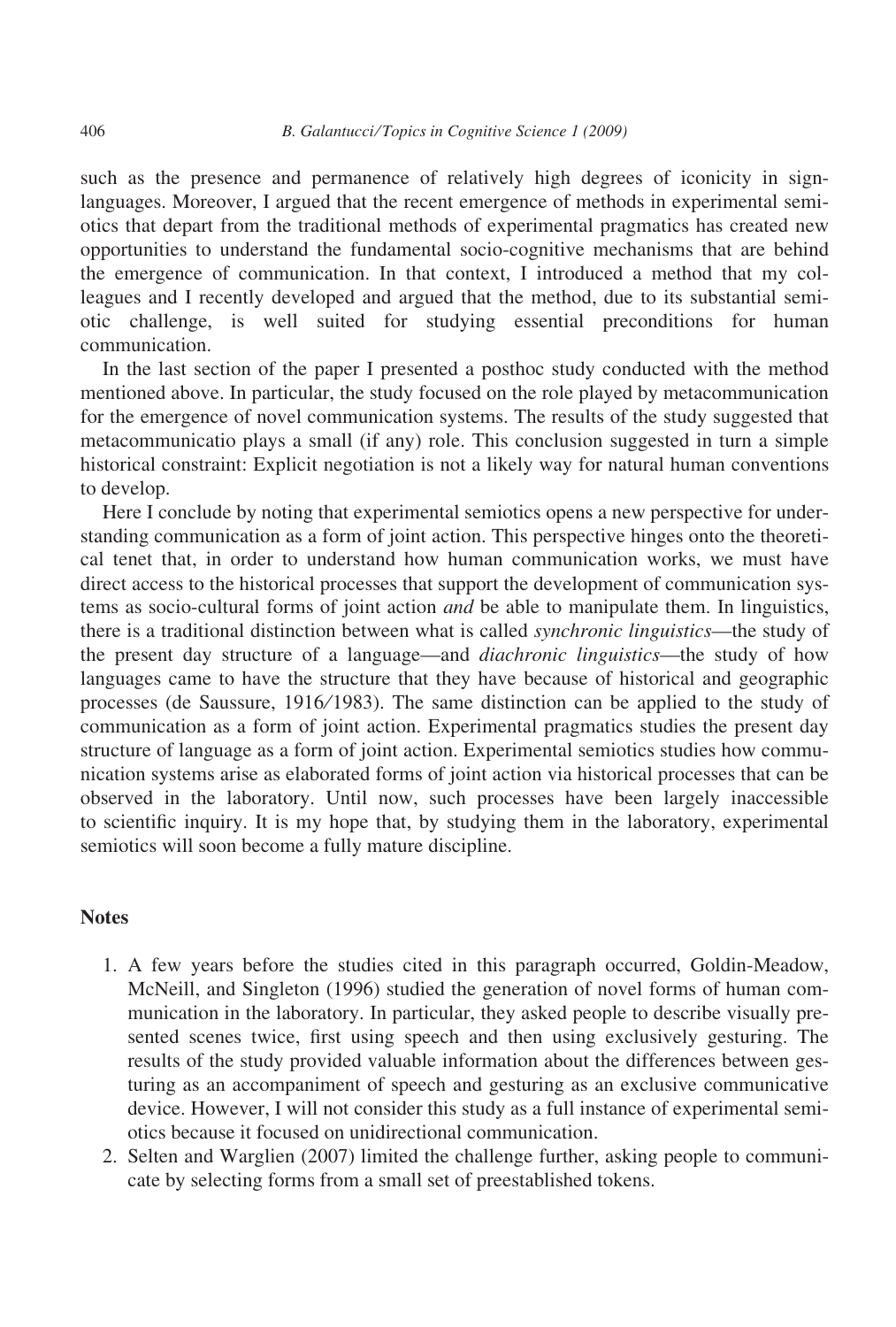- 3. One of these two pairs actually developed a partial communication system that, after much struggle, allowed them to reach the threshold score to complete Stage 1 of the game. However, the system collapsed as soon as the pair moved to Stage 2 and players did not reestablish functional communication by the end of the fourth hour of playing. At that point, their participation was interrupted because of the players' frustration. Moreover, the communication power of the system that players temporarily used to reach Stage 2 could not be determined because the descriptions provided by the players at the end of the game did not meet the required consistency criteria. In order to compare the results of this pair with those of the other pairs, the communicative power for the pair was computed as zero and, in consequence, the performance was considered a complete failure. The results presented here and their relative levels of significance do not change regardless of whether the data for this pair are included in the analyses.
- 4. For reasons related to the goals of the original study (Galantucci et al., 2006), pairs did not play for the same amount of time nor they played the same number of rounds in the game. In consequence, correlations involving performance were computed partialling out the total time and the total number of rounds played by the pairs. However, time and rounds played accounted for almost none of the variance in performance  $[F(2,13) = .03, p = .97, r<sup>2</sup> = .01]$  and the analyses reported here produced equivalent pattern of results (and levels of significance) when the effects of the two variables were not partialled out from the performance scores. For ease of exposition of the regressions analyses reported in Fig. 3, I report only the results of the analyses conducted with the original performance scores. Additionally, the original study included an experimental manipulation of the communication medium. The manipulation had no detectable effect on performance  $[F(1,14) < 1, \eta^2 = .03]$  and all correlations presented in the paper followed the same pattern in the two experimental conditions; see Fig. 3A].
- 5. Throughout the remaining part of the paper, I will distinguish between signals, that is, the perceivable products of the physical activity on the digital scratchpad, and signs, that is, the meaningful units of functional communication systems.
- 6. In order for an interaction to count as an offline interaction, it had to occur when a round of the game was over, be longer than 5 s, and contain some signaling activity from one of the players.

# Acknowledgments

Had Luc Steels not insisted that pairs' failures in visual communication games could become useful data for research, many of the analyses presented here would have never been performed. Thanks, Luc. Also, many of the phenomena illustrated in the empirical section of this paper were identified over a number of conversations I had with Christian Kroos and Theo Rhodes, most often while watching players struggling in the game. Thanks Christian, thanks Theo. Finally, thanks to Simon Garrod, Andrea Scarantino, and two anonymous reviewers for their helpful comments.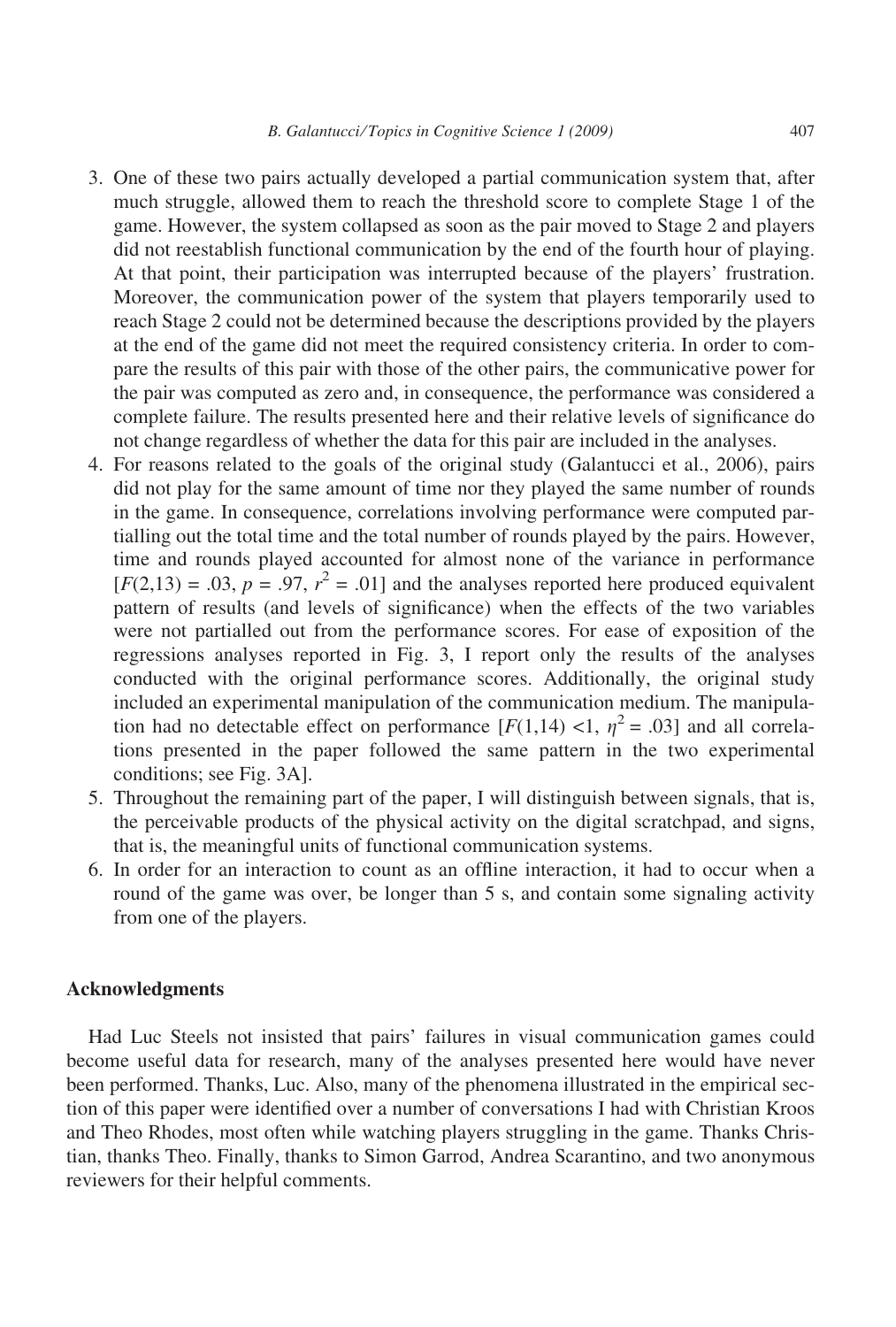The research presented in Section 3 was supported by NICHD grant HD-01994 and NIDCD grant DC-03782 to Haskins Laboratories.

# **References**

- Barr, D. J., & Keysar, B. (2007). Perspective taking and the coordination of meaning in language use. In M. J. Traxler & M. A. Gernsbacher (Eds.), Handbook of psycholinguistics (2nd ed., pp. 901–938). Amsterdam: Academic Press.
- Brennan, S. E. (2005). How conversation is shaped by visual and spoken evidence. In J. Trueswell & M. K. Tanenhaus (Eds.), Approaches to studying world-situated language use: Bridging the language-as-product and language-action traditions (pp. 95–129). Cambridge, MA: MIT Press.
- Brennan, S. E., & Clark, H. H. (1996). Conceptual pacts and lexical choice in conversation. Journal of Experimental Psychology-Learning Memory and Cognition, 22(6), 1482–1493.
- Clark, H. H. (1996). Using language. Cambridge, England: Cambridge University Press.
- Clark, H. H., & Brennan, S. E. (1991). Grounding in communication. In L. B. Resnick, J. M. Levine, & S. D. Teasley (Eds.), Perspectives on socially shared cognition (pp. 127–149). Washington, DC: American Psychological Association.
- Clark, H. H., & Wilkes-Gibbs, D. (1986). Referring as a collaborative process. Cognition, 22(1), 1–39.
- De Ruiter, J. P., Noordzij, M., Newman-Norlund, S., Hagoort, P., & Toni, I. (2007). On the origin of intentions. In P. Haggard, Y. Rossetti & M. Kawato (Eds.), Attention and performance XXII: Sensorimotor foundation of higher cognition (pp. 593–610). Oxford, England: Oxford University Press.
- Fay, N., Garrod, S., & Roberts, L. (2008). The fitness and functionality of culturally evolved communication systems. Philosophical Transactions of the Royal Society B: Biological Sciences, 363(1509), 3553–3561.
- Firchow, I., & Firchow, J. (1969). An abbreviated phoneme inventory. Anthropological Linguistics, 11(9), 271– 276.
- Frishberg, N. (1975). Arbitrariness and iconicity: Historical change in American Sign Language. Language, 51, 696–719.
- Fusellier-Souza, I. (2006). Emergence and development of signed languages: From a semiogenetic point of view. Sign language studies, 7(1), 30–56.
- Galantucci, B. (2005). An experimental study of the emergence of human communication systems. Cognitive Science, 29(5), 737–767.
- Galantucci, B., Fowler, C. A., & Richardson, M. J. (2003). Experimental investigations of the emergence of communication procedures. In R. Sheena & J. Effken (Eds.), Studies in Perception and Action VII (pp. 120– 124). Mahwah, NJ: Erlbaum.
- Galantucci, B., Kroos, C., & Rhodes, T. (2006). Rapidity of fading and the emergence of duality of patterning. In A. Cangelosi, A. D. M. Smith & K. Smith (Eds.), The evolution of language—Proceedings of the 6th International Conference on the Evolution of Language (pp. 413–415). London: World Scientific.
- Galantucci, B., & Steels, L. (2008). The emergence of embodied communication in artificial agents and humans. In I. Wachsmuth, M. Lenzen & G. Knoblich (Eds.), *Embodied communication in humans and machines* (pp. 229–256). Oxford, England: Oxford University Press.
- Garrod, S., & Anderson, A. (1987). Saying What you mean in dialog—a study in conceptual and semantic coordination. Cognition, 27(2), 181–218.
- Garrod, S., Fay, N., Lee, J., Oberlander, J., & MacLeod, T. (2007). Foundations of representation: Where might graphical symbol systems come from? Cognitive Science, 31(6), 961–987.
- Goldin-Meadow, S. (2003). The resilience of language: What gesture creation in deaf children can tell us about how all children learn language. New York: Psychology Press.
- Goldin-Meadow, S., & Feldman, H. (1977). Development of language-like communication without a language model. Science, 197(4301), 401–403.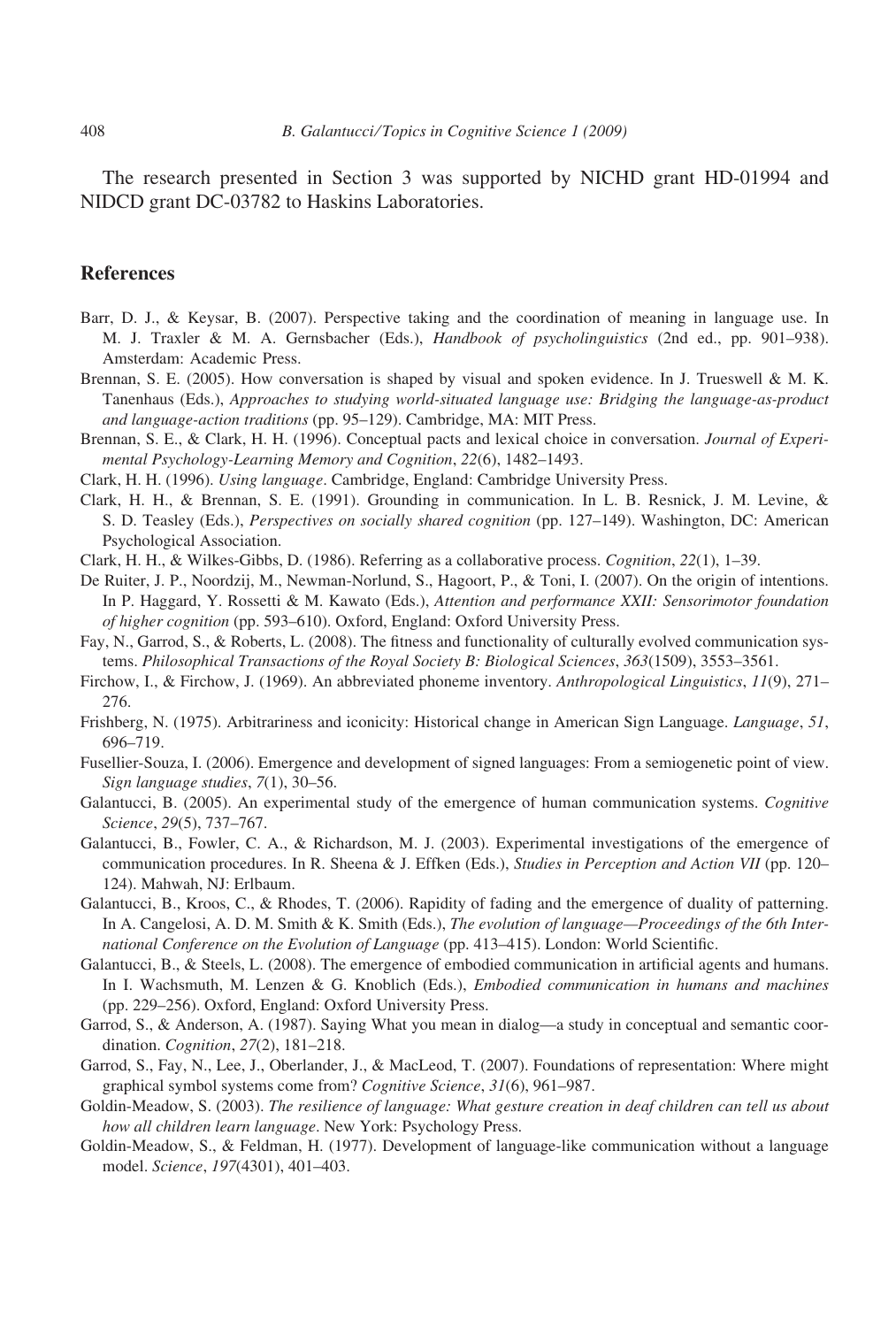- Goldin-Meadow, S., McNeill, D., & Singleton, J. (1996). Silence is liberating: Removing the handcuffs on grammatical expression in the manual modality. Psychological Review, 103(1), 34–55.
- Goldin-Meadow, S., & Mylander, C. (1998). Spontaneous sign systems created by deaf children in two cultures. Nature, 391(6664), 279–281.
- Goodwin, C. (2000). Action and embodiment within situated human interaction. Journal of Pragmatics, 32(10), 1489–1522.
- Haiman, J. (Ed.). (1985). Iconicity in syntax. Amsterdam: John Benjamins.
- Healey, P. G. T., Garrod, S., Fay, N., Lee, J., & Oberlander, J. (2002a). Interactional context in graphical communication. In B. Bel & I. Marlien (Eds.), Proceedings of the 24th Annual Conference of the Cognitive Science Society (pp. 441–446). Mahwah, NJ: Erlbaum.
- Healey, P. G. T., King, J., & Swoboda, N. (2004). Co-ordinating conventions in graphical dialogue: Effects of repetition and interaction. In A. Blackwell, K. Marriott & A. Shimojima (Eds.), Diagrams 2004: Third International Conference on Theory and Application of Diagrams. March 22–24, 2004. Cambridge, England.
- Healey, P. G. T., McCabe, R., & Katagiri, Y. (2000). A comparison of graphics and speech in a task-oriented interaction. In M. Anderson, P. Cheng & V. Haarslev (Eds.), Theory and Application of Diagrams, Proceedings, 1889, pp. 245–256.
- Healey, P. G. T., Swoboda, N., Umata, I., & Katagiri, Y. (2002b). Graphical representation in graphical dialogue. International Journal of Human-Computer Studies, 57(4), 375–395.
- Healey, P. G. T., Swoboda, N., Umata, I., & King, J. (2007). Graphical language games: Interactional constraints on representational form. Cognitive Science, 31(2), 285–309.
- Hinton, L., Nichols, J., & Ohala, J. J. (Eds.) (1994). Sound symbolism. Cambridge, England: Cambridge University Press.
- Hockett, C. F. (1960). Logical considerations in the study of animal communication. In W. Lanyon & W. Tavolga (Eds.), Animal sounds and communications (pp. 392–430). Washington, DC: American Institute of Biological Sciences.
- Hupet, M., & Chantraine, Y. (1992). Changes in repeated references—Collaboration or repetition effects. Journal of Psycholinguistic Research, 21(6), 485–496.
- Hutchins, E. (1995). Cognition in the wild. Cambridge, MA, US: The MIT Press.
- Kegl, J., Senghas, A., & Coppola, M. (1999). Creation through contact: Sign language emergence and sign language change in Nicaragua. In M. DeGraff (Ed.), Language creation and language change: Creolization, diachrony, and development (pp. 179–237). Cambridge, MA: MIT Press.
- Keysar, B. (2007). Communication and miscommunication: The role of egocentric processes. Intercultural Pragmatics, 4(1), 71–84.
- Krauss, R. M., & Glucksberg, S. (1977). Social and non-social speech. Scientific American, 236(2), 100–105.
- Krauss, R. M., & Weinheimer, S. (1966). Concurrent feedback confirmation and encoding of referents in verbal communication. Journal of Personality and Social Psychology, 4(3), 343–346.
- Krauss, R. M., & Weinheimer, S. (1964). Changes in reference phrases as a function of frequency of usage in social interaction—a preliminary study. *Psychonomic Science*, 1(5), 113–114.
- Lindblom, B. (1990). On the notion of 'possible speech sound'. Journal of Phonetics, 18(2), 135–152.
- Millikan, R. G. (1984). Language, thought, and other biological categories. Cambridge, MA: MIT Press.
- Pickering, M. J., & Garrod, S. (2004). Toward a mechanistic psychology of dialogue. Behavioral and Brain Sciences, 27(2), 169–226.
- Sandler, W., Meir, I., Padden, C., & Aronoff, M. (2005). The emergence of grammar: Systematic structure in a new language. Proceedings of the National Academy of Sciences of the United States of America, 102(7), 2661–2665.
- de Saussure, F. (1916/1983). Course in general linguistics (R. Harris, Trans.) London: Duckworth & Co.
- Schober, M. F., & Clark, H. H. (1989). Understanding by addresses and overhearers. Cognitive Psychology, 21, 211–232.
- Scott-Phillips, T. C., Kirby, S., & Ritchie, G. R. S. (2008). Signalling signalhood and the emergence of communication. In A. D. M. Smith, K. Smith & R. Ferrer i Cancho (Eds.), The evolution of language – Proceedings